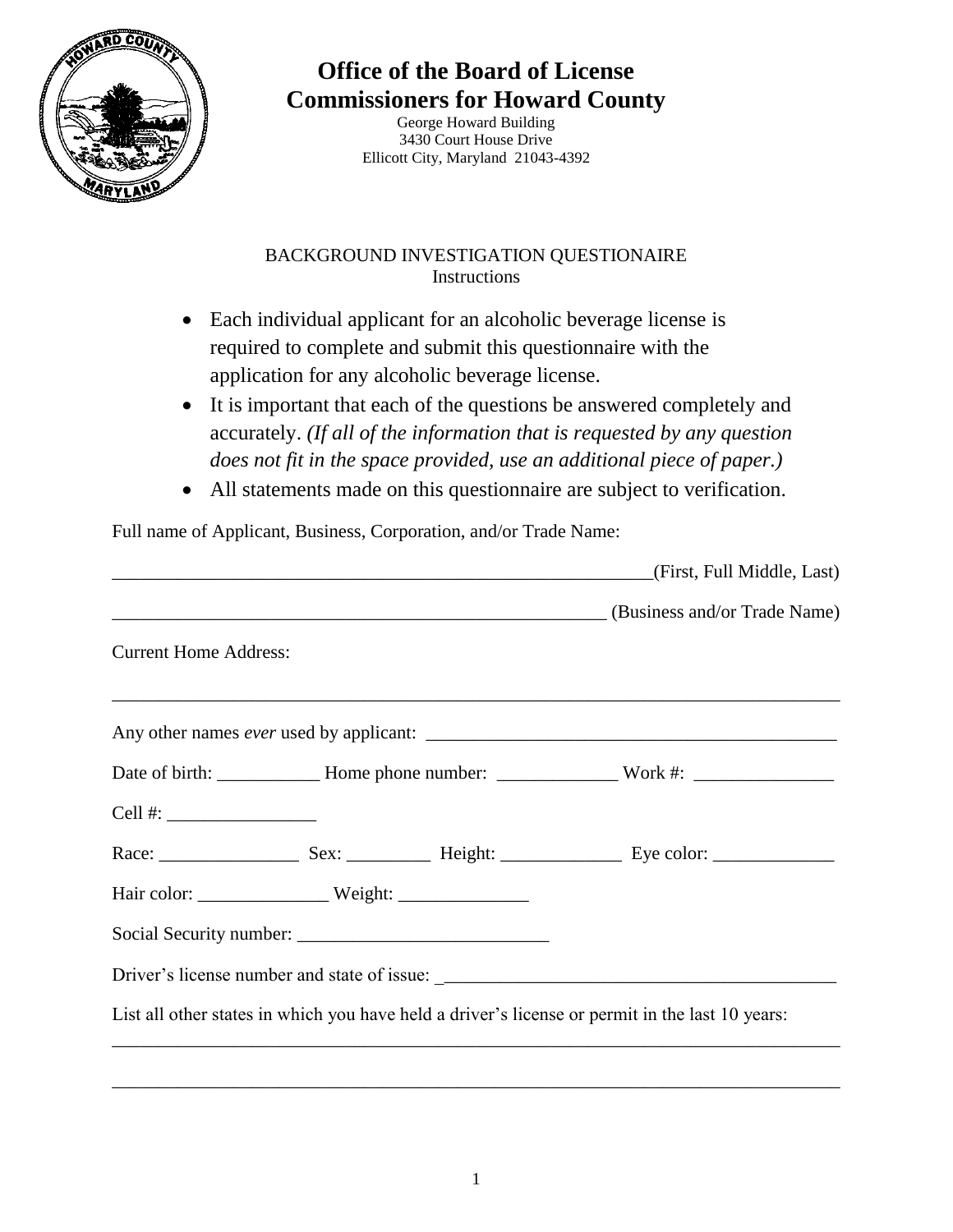List all addresses you have used in the last 20 years, giving the dates for each address:

List the name, address, and dates of any establishment that sells or sold alcoholic beverage with which you are or have been connected and explain the nature of the association (for example, employment, financial interest, license holder, or helper in Family Business):

\_\_\_\_\_\_\_\_\_\_\_\_\_\_\_\_\_\_\_\_\_\_\_\_\_\_\_\_\_\_\_\_\_\_\_\_\_\_\_\_\_\_\_\_\_\_\_\_\_\_\_\_\_\_\_\_\_\_\_\_\_\_\_\_\_\_\_\_\_\_\_\_\_\_\_\_\_\_

\_\_\_\_\_\_\_\_\_\_\_\_\_\_\_\_\_\_\_\_\_\_\_\_\_\_\_\_\_\_\_\_\_\_\_\_\_\_\_\_\_\_\_\_\_\_\_\_\_\_\_\_\_\_\_\_\_\_\_\_\_\_\_\_\_\_\_\_\_\_\_\_\_\_\_\_\_\_

\_\_\_\_\_\_\_\_\_\_\_\_\_\_\_\_\_\_\_\_\_\_\_\_\_\_\_\_\_\_\_\_\_\_\_\_\_\_\_\_\_\_\_\_\_\_\_\_\_\_\_\_\_\_\_\_\_\_\_\_\_\_\_\_\_\_\_\_\_\_\_\_\_\_\_\_\_\_

\_\_\_\_\_\_\_\_\_\_\_\_\_\_\_\_\_\_\_\_\_\_\_\_\_\_\_\_\_\_\_\_\_\_\_\_\_\_\_\_\_\_\_\_\_\_\_\_\_\_\_\_\_\_\_\_\_\_\_\_\_\_\_\_\_\_\_\_\_\_\_\_\_\_\_\_\_\_

\_\_\_\_\_\_\_\_\_\_\_\_\_\_\_\_\_\_\_\_\_\_\_\_\_\_\_\_\_\_\_\_\_\_\_\_\_\_\_\_\_\_\_\_\_\_\_\_\_\_\_\_\_\_\_\_\_\_\_\_\_\_\_\_\_\_\_\_\_\_\_\_\_\_\_\_\_\_

List all of your employers for the last 20 years, beginning with your present employment, giving the name of employer, phone number and the dates of employment: Name & Address Phone number Dates of employment

\_\_\_\_\_\_\_\_\_\_\_\_\_\_\_\_\_\_\_\_\_\_\_\_\_\_\_\_\_\_\_\_\_\_\_\_\_\_\_\_\_\_\_\_\_\_\_\_\_\_\_\_\_\_\_\_\_\_\_\_\_\_\_\_\_\_\_\_\_\_\_\_\_\_\_\_\_\_

\_\_\_\_\_\_\_\_\_\_\_\_\_\_\_\_\_\_\_\_\_\_\_\_\_\_\_\_\_\_\_\_\_\_\_\_\_\_\_\_\_\_\_\_\_\_\_\_\_\_\_\_\_\_\_\_\_\_\_\_\_\_\_\_\_\_\_\_\_\_\_\_\_\_\_\_\_\_

\_\_\_\_\_\_\_\_\_\_\_\_\_\_\_\_\_\_\_\_\_\_\_\_\_\_\_\_\_\_\_\_\_\_\_\_\_\_\_\_\_\_\_\_\_\_\_\_\_\_\_\_\_\_\_\_\_\_\_\_\_\_\_\_\_\_\_\_\_\_\_\_\_\_\_\_\_\_

List the name, address and phone number for each person identified in response to question 12 of the application as having a financial interest in the business to be conducted under the alcoholic beverage license you are applying for:

\_\_\_\_\_\_\_\_\_\_\_\_\_\_\_\_\_\_\_\_\_\_\_\_\_\_\_\_\_\_\_\_\_\_\_\_\_\_\_\_\_\_\_\_\_\_\_\_\_\_\_\_\_\_\_\_\_\_\_\_\_\_\_\_\_\_\_\_\_\_\_\_\_\_\_\_\_\_

\_\_\_\_\_\_\_\_\_\_\_\_\_\_\_\_\_\_\_\_\_\_\_\_\_\_\_\_\_\_\_\_\_\_\_\_\_\_\_\_\_\_\_\_\_\_\_\_\_\_\_\_\_\_\_\_\_\_\_\_\_\_\_\_\_\_\_\_\_\_\_\_\_\_\_\_\_\_

\_\_\_\_\_\_\_\_\_\_\_\_\_\_\_\_\_\_\_\_\_\_\_\_\_\_\_\_\_\_\_\_\_\_\_\_\_\_\_\_\_\_\_\_\_\_\_\_\_\_\_\_\_\_\_\_\_\_\_\_\_\_\_\_\_\_\_\_\_\_\_\_\_\_\_\_\_\_

List ALL criminal convictions, including and "probation before judgement" (or similar findings in a state other than Maryland). You are not required to list any conviction which has been expunged from your record. For each conviction or charge give the date, place and disposition:

List ALL motor vehicle violations and any civil citation or other civil charges in which you have been found liable or guilty.